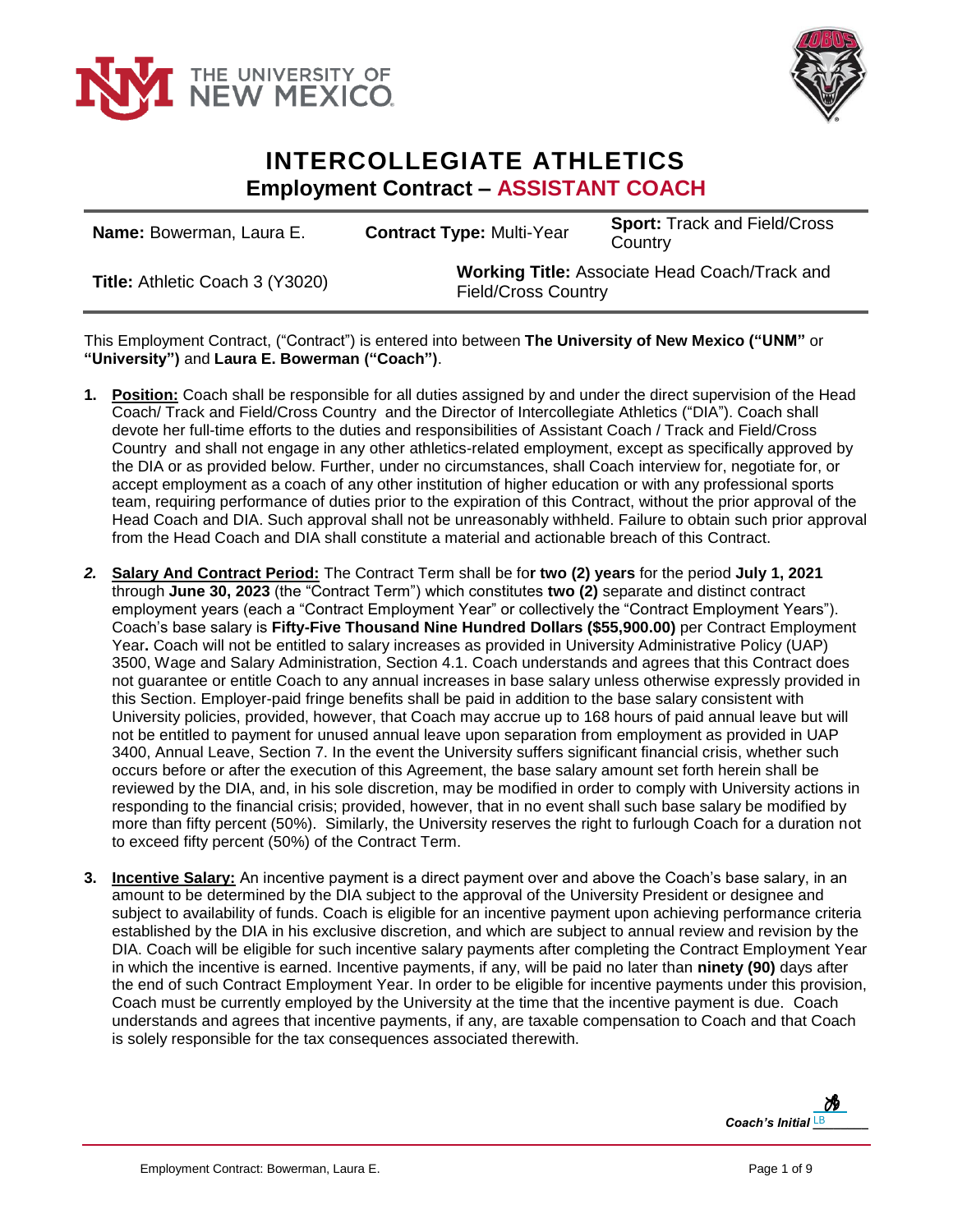**4. Independent Income:** Subject to compliance with Athletics Department, University, MWC and NCAA policies, as currently in force and from time to time amended, and with advance written permission of the DIA, Coach may earn other athletics-related income during the period of this Contract. Coach understands and agrees that such activities are independent of Coach's University employment and the University shall have no liability or responsibility for any claims arising therefrom. Coach agrees to indemnify the University and hold it harmless from any claims arising out of any independent contractual or other business and/or employment arrangements with third parties. Coach's advance written requests pursuant to this Section shall include the sources and amounts of any independent income contemplated by this Section. Coach understands and agrees that Coach is solely responsible for any tax liability associated with such activities.

With the written permission of the DIA, Coach may organize and conduct a camp, clinic, lessons, or sports league pursuant to the Athletics Department's summer camp policy. Coach understands and agrees to comply with all generally applicable University policies as well as the terms UNM Athletics' Camp Manual Policy and Procedures provided by the UNM Athletics Compliance office. Coach acknowledges that these policies, procedures and rules include, but are not limited to policies and rules regarding: licensing of University logos, trademarks, copyrighted material and the images and likenesses of University students and employees; income reporting; background checks; minors on campus; discrimination and harassment; and the appropriate use of University facilities. These activities are performed in addition to Coach's assigned duties and responsibilities, and shall not interfere with those assigned duties and responsibilities. Coach shall receive no compensation from the University in connection with these activities. Coach understands and agrees that Coach is solely responsible for any tax liability associated with such activities and that the University shall have no liability or responsibility for any claims arising therefrom. Coach shall be responsible for obtaining general liability insurance in accordance with insurance laws of the State of New Mexico, and will name the University as a third-party beneficiary of such insurance policies. Coach agrees to indemnify the University and hold it harmless from any claims arising out of any camp-related activities.

- **5. Duties and Responsibilities:** Under the supervision and direction of the Head Coach/ Track and Field/Cross Country and the DIA, Coach shall be responsible for assisting the Head Coach to achieve, in an efficient and effective manner, the goals and objectives of the University's Intercollegiate Track and Field/Cross Country Program and the Department of Intercollegiate Athletics as established by the DIA. Said goals and achievements shall be in concert with the mission of the Department of Intercollegiate Athletics and the University, including the planning development, implementation and maintenance of an NCAA Division I Track and Field/Cross Country program that is characterized by excellence, exemplified by academic achievement and development of character, maturity and a sense of fair play in Track and Field/Cross Country . To that end:
	- **a.** Coach shall perform her duties and responsibilities under this Contract to the reasonable satisfaction of the Head Coach and DIA, including but not limited to, assisting the Head Coach in the recruitment of student athletes consistent with all NCAA and MWC regulations, coaching and instruction of student athletes as well as all responsibilities normally associated with and performed by an Assistant Coach of an NCAA Division I Track and Field/Cross Country program at a member institution of the Mountain West Conference or other major NCAA Division I institution. Coach agrees to maintain a courteous and collegial working relationship with Athletics Department and University staff and faculty. Coach shall perform all duties set forth in this Contract and reasonably assigned by the Head Coach/ and DIA including, without limitation, assisting in the development and implementation of recruiting plans and strategies consistent with all applicable NCAA and MWC regulations; and, in general shall be responsible for evaluating, recruiting training conditioning, instructing, supervising, disciplining and coaching student athletes to prepare them to compete in the MWC and against college competition at the national level.
	- **b.** Coach shall be responsible for assisting the Head Coach and use her best efforts to ensure that institutional control of the Track and Field/Cross Country program is sustained through the development, implementation and maintenance of a vigorous and effective program for compliance with all NCAA,and MWC regulations and bylaws, and all policies of the University.

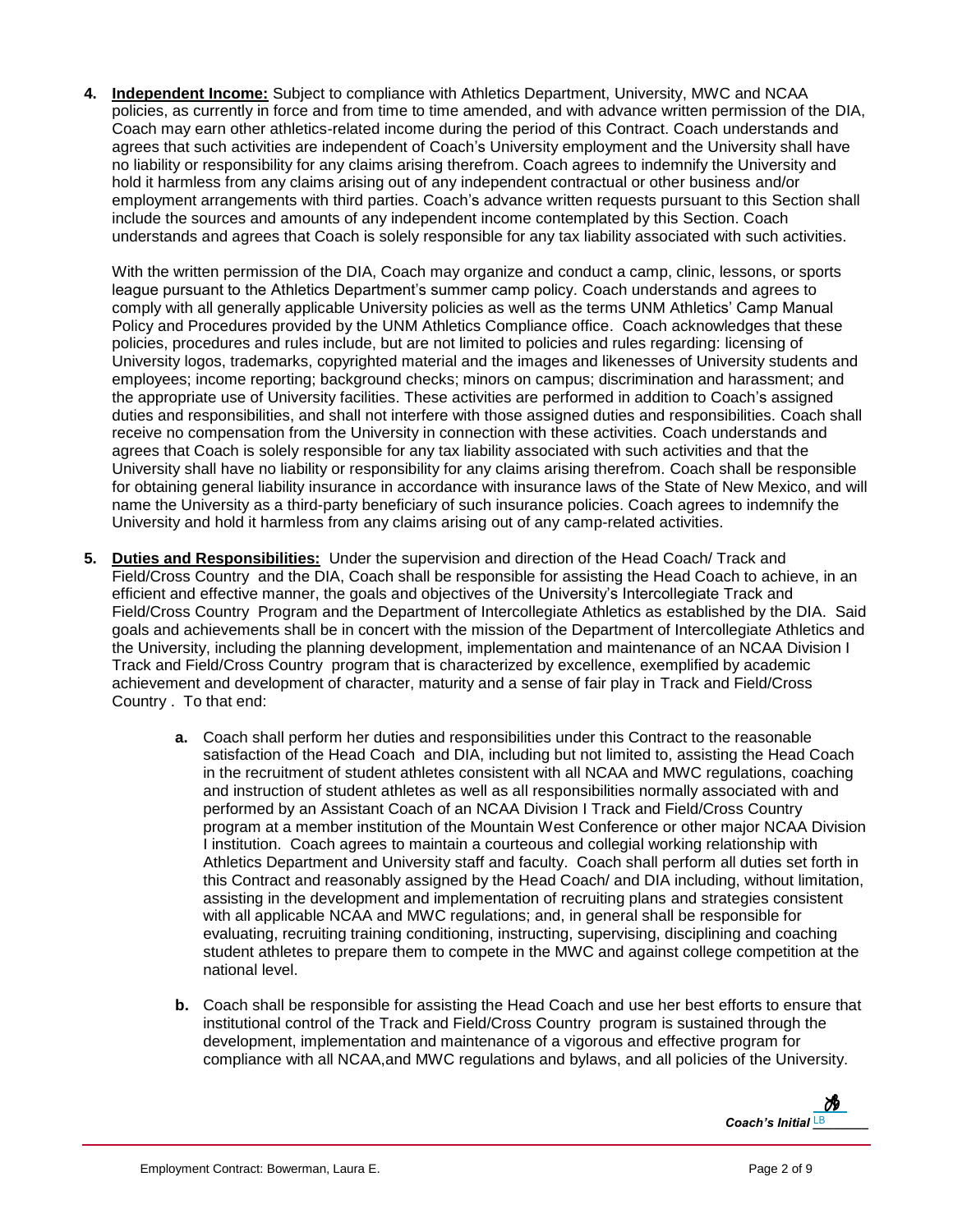- **c.** Coach shall act and speak positively about the University and the University's athletic programs in private and public forums.
- **d.** Coach shall perform her duties and responsibilities while comporting herself at all times in a professional and personal manner consistent with good sportsmanship and with the high moral, ethical and academic standards of the University and the Department, the MWC, and the NCAA.
- **e.** At no time shall Coach be involved in discreditable conduct that is inconsistent with professional standards of the University, or that is seriously prejudicial to the best interests of the University, or that violates the University's mission in a substantive manner.
- **f.** Coach shall exercise due care such that any personnel under her responsibility or supervision shall comport themselves in a similar manner.
- **g.** Coach shall make every reasonable effort to ensure that all student athletes' academic requirements are met in cooperation with and in support of the University faculty and administration.
- **h.** Coach recognizes and supports the importance to the University of its academic policies, standards and requirements and Coach hereby agrees to abide by and support these and any future academic standards adopted by the University, in all aspects of her duties and set forth herein.
- **i.** Coach shall not disclose or use any secret, proprietary, or confidential information about the University or its business affairs or activities, all of which shall be deemed "confidential information," except during the term hereof and then only for the benefit of the University.
- **j.** Coach, as a recognized and notable spokesperson for intercollegiate athletics and education, shall support the University administration mission, policies and decisions, in all of her dealing and activities with the public
- **6. Conduct of Athletics Personnel:** Coach, hired to administer, conduct, and/or coach intercollegiate athletics, shall act with honesty and sportsmanship at all times in promoting the honor and dignity of fair play in the context of the high standards associated with collegiate competitive sports. Coach understands and agrees that honesty and sportsmanship at all times, and the promotion of the honor and dignity of fair play in the context of the high standards associated with collegiate competitive sports, are material to this Contract, and that any conduct that undermines these values may be grounds for discipline, which can include termination for cause in accordance with Section 10.

Coach acknowledges that negative statements concerning the Athletics Department, the University, and the State of New Mexico made to the media or in public may be detrimental to recruiting, fundraising, and the morale of coaches, staff and players in the Track and Field/Cross Country program and other programs of intercollegiate athletics and the reputation of the University. Therefore, Coach agrees that Coach is highly encouraged that whenever appropriate and in a timely manner, will first direct any complaint or criticism that Coach may have of a particular University Sports Program, the Athletics Department or the University to the DIA before directing the complaint or criticism to anyone else. This shall not prohibit Coach from making communications protected by whistleblower laws. Further, Coach shall make reasonable efforts to project a positive image with respect to the University, Athletics Department, and Track and Field/Cross Country Program. Any conduct that disparages the Track and Field/Cross Country Program, Athletics Department or the University may be grounds for discipline, which can include termination for cause in accordance with Section 10.

Coach shall not engage in activities or conduct injurious to the reputation of the University, including without limitation, repeatedly conveying to one person, or conveying to an assembled public group, negative information concerning the University.

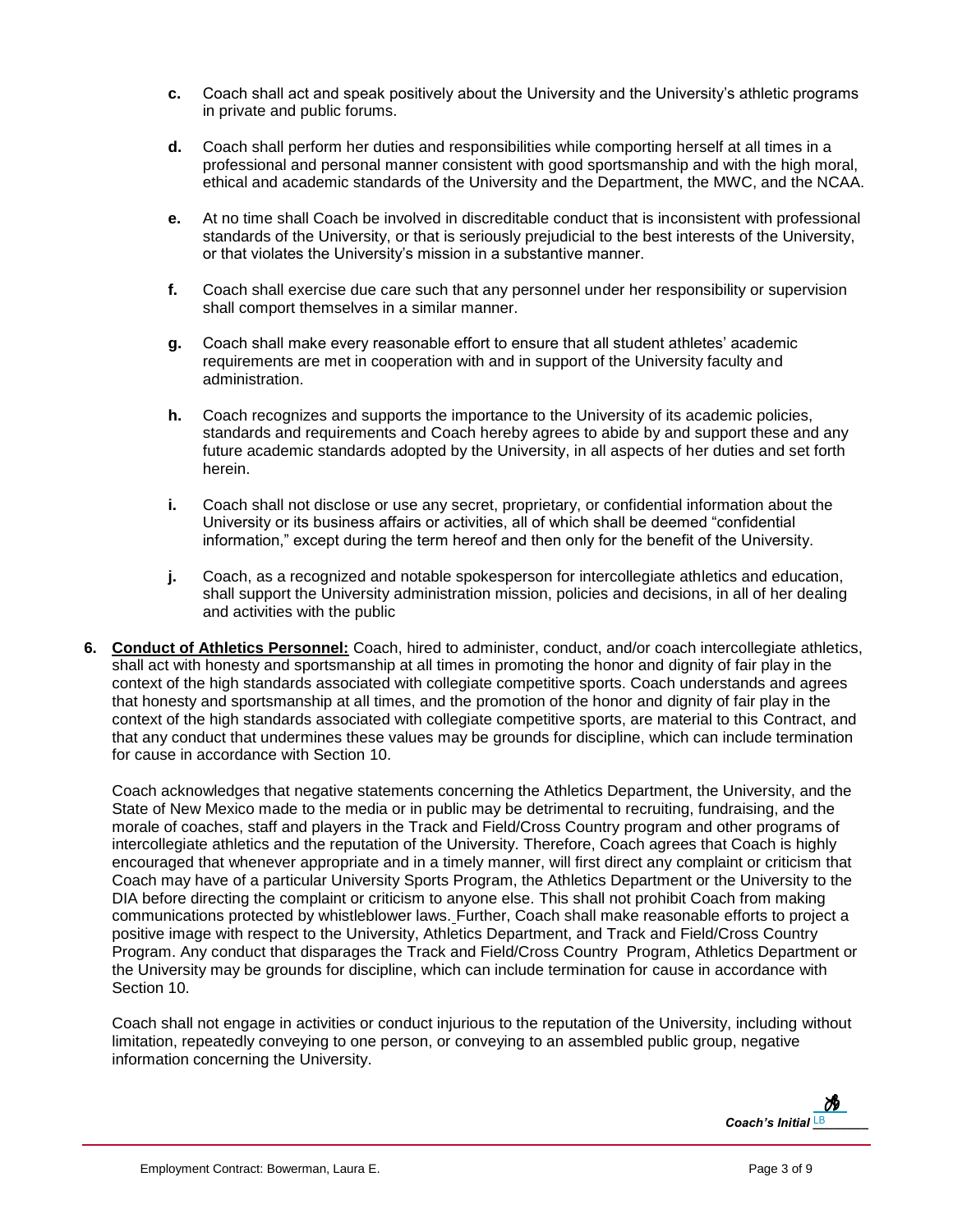- **7. Unethical Conduct:** Coach will refrain from unethical conduct. Unethical conduct may include, but is not limited to, the following examples of misconduct:
	- **a.** Refusal to furnish information relevant to an investigation of a possible violation of an NCAA regulation when requested to do so by the NCAA or the University;
	- **b.** Knowing involvement in arranging for fraudulent academic credit or false transcripts for a prospective or an enrolled student-athlete;
	- **c.** Knowing involvement in offering or providing a prospective or an enrolled student-athlete an improper inducement or extra benefit or improper financial aid;
	- **d.** Knowingly furnishing the NCAA or the University false or misleading information concerning Coach's involvement in or knowledge of matters relevant to a possible violation of an NCAA regulation;
	- **e.** Receipt of benefits by Coach for facilitation or arranging a meeting between a student-athlete and an agent, financial advisor, or a representative of an agent or advisor (e.g., "runner");
	- **f.** Refusal to furnish information relevant to an investigation of a possible violation of federal or state law or University policy when requested to do so by lawfully authorized federal or state agents or University officials or when otherwise required to report under University policy; or
	- **g.** Refusal to comply with regulatory or policy requirements, including but not limited to the reporting requirements imposed by the Jeanne Clery Disclosure of Campus Security Policy and Campus Crime Statistics Act, Title IX of the Education Amendments of 1972 (the "Clery Act"), and any and all University policies relating thereto.

Coach's agreement to refrain from unethical conduct is a material term of Coach's employment and this Contract. Coach expressly understands and acknowledges that unethical conduct is sufficient justification for Termination of Contract for Cause as described in Section 10.

**8. Compliance With Laws, Policies, Rules and Regulations:** Coach shall be responsible for being fully knowledgeable of, and being in full compliance with, the policies, rules, and regulations of the University, the MWC, or any other conference with which the University may elect to affiliate, the NCAA (as they are currently in force and as they are amended from time to time), as well as applicable federal laws, including but not limited to the Clery Act; Title IX of the Education Amendments of 1972; applicable New Mexico laws; and University policies regarding crime reporting and sexual harassment, including, but not limited to sexual harassment, sexual misconduct, and sexual violence. Coach shall immediately report any apparent or confirmed violations of the above laws, policies, rules, and regulations occurring in the department to the university's compliance staff, the DIA, or UNM's Division of Human Resources, as well as other University official/departments as may be required by University policy. Upon receiving any information about a person who has experienced sexual misconduct, harassment, sexual assault or other sexual violence, Coach shall also report the information to UNM's Office of Equal Opportunity (OEO) within 24 hours, or as soon as reasonably practicable, by calling OEO at 505-277-5251 or by email at [oeo@unm.edu.](mailto:oeo@unm.edu) Failure by Coach to report immediately to the University's athletics compliance staff and, as appropriate the DIA or other responsible University official/department, any alleged violations of University, MWC or NCAA policies, rules or regulations by Coach or, upon becoming aware of violations by any coaches, staff members, studentathletes, or other persons under Coach's supervision that become known to Coach, which failure, in the reasonable opinion of the DIA (i) creates material risk for the University or Program or (ii) negatively affects the University or the Program in a material manner, shall subject Coach to disciplinary or corrective action as set forth in the NCAA enforcement procedure. Such failure to report shall also subject Coach to immediate suspension, at the University's sole discretion, for a period of time without pay, or termination as described in Section 10.

If the University determines that Coach is in violation of MWC or NCAA rules and regulations while employed by the University, or was in violation of NCAA or conference rules and regulations during prior employment at

*Coach's Initial LB*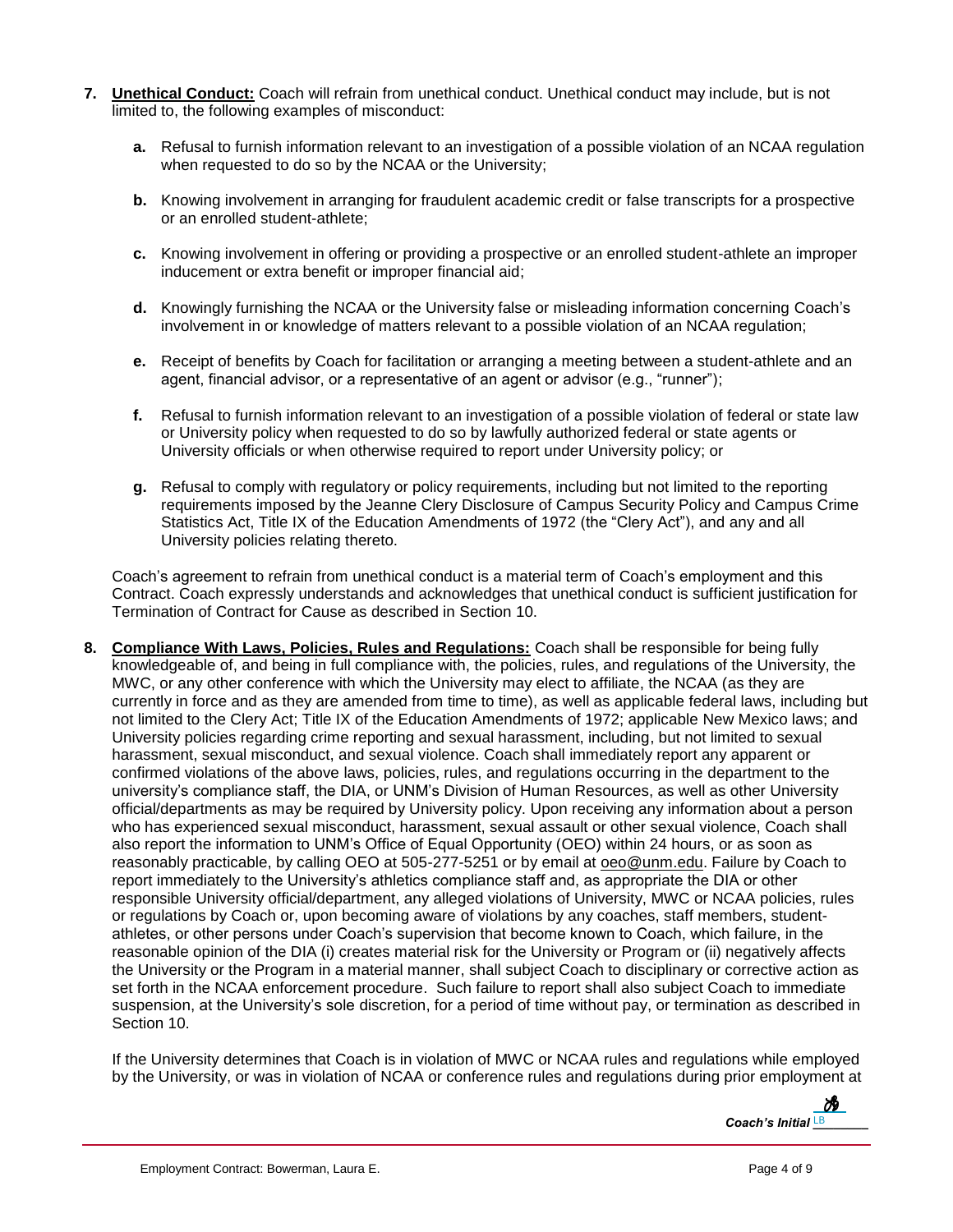another NCAA member institution, Coach shall be subject to disciplinary or corrective action as set forth in the NCAA enforcement procedure and may be suspended without pay by the University at the University's reasonable discretion for a period of time not to exceed ninety (90) days, or terminated as described in Section 11. If Coach fails to meet his obligations as stated in this Section or fails to complete any Universityrequired training within six (6) months of the beginning of Coach's employment, or otherwise fails or refuses to meet his obligations under any law, regulation, policy or procedure, Coach may be subject to disciplinary action up to and including suspension and termination as described in Section 10.

Coach specifically acknowledges and agrees that Coach's compliance with applicable laws, policies, rules, and regulations are material obligations of this Contract.

- **9. Non-Applicability of University Employment Policies and Due Process Guarantees:** This Contract creates no expectancy of or property interest in continued employment with the University. Accordingly, no provisions of the University Administrative Policy manual (UAP) addressing or governing separation of employment, discipline and contract employees generally are applicable to Coach. No due process guarantees relating to progressive discipline, suspension, discharge, and appeal processes are accorded to Coach under this Contract. All rights, processes and notices afforded to Coach or required from Coach are specifically enumerated under sections 10, 11 and 12 of this Contract.
- **10. Termination of Contract for Cause:** The University reserves the right to immediately terminate this Contract for cause at any time. Cause includes, but is not limited to, violation of any material obligation of Coach under this Contract or any amendments hereto. In addition to a material breach of this Contract, the parties agree that the following non-exclusive list constitutes cause for termination under this Section:
	- **a.** insubordination;
	- **b.** Coach's neglect of, or failure or refusal to perform, her duties as Assistant Coach in any material respect after receiving written notice of such failure or refusal from the DIA;
	- **c.** Malfeasance involving misuse of University or donor funds in a single instance that totals more than \$1,000 or in repeated instances of lesser amounts;
	- **d.** Coach's failure to comport herself in a manner consistent with good sportsmanship or the moral, ethical or academic standards specified in this Contract or in University policies and regulations;
	- **e.** failure of Coach or any other person under her supervision and direction to comply with applicable standards or regulations of the MWC or the NCAA, federal or state law, or University rules, regulations or policies, as amended from time to time, regardless of whether such violation results in the imposition of sanctions or other consequences;
	- **f.** Coach's failure to promote an atmosphere of compliance or her failure to properly and effectively monitor personnel under her supervision and direction which results in material non-compliance by Coach's personnel, with applicable standards or regulations of the MWC or the NCAA, federal or state law, or University rules, regulations, or policies, as amended from time to time, regardless of whether such violation results in the imposition of sanctions or other consequences;
	- **g.** Coach's instruction to any assistant coach, student or other person to respond inaccurately or incompletely to any request or inquiry concerning a matter relevant to University's athletic programs or other institution of higher learning which shall be propounded by University, the NCAA, the MWC or other governing body having supervision over the athletic programs of University or such other institution of higher learning, or required by law;
	- **h.** Coach's failure to fully cooperate in the enforcement and implementation of any drug testing and/or education program established by the University, the MWC, the NCAA, or pursuant to federal or state law that is applicable to student athletes or other employees of the University;

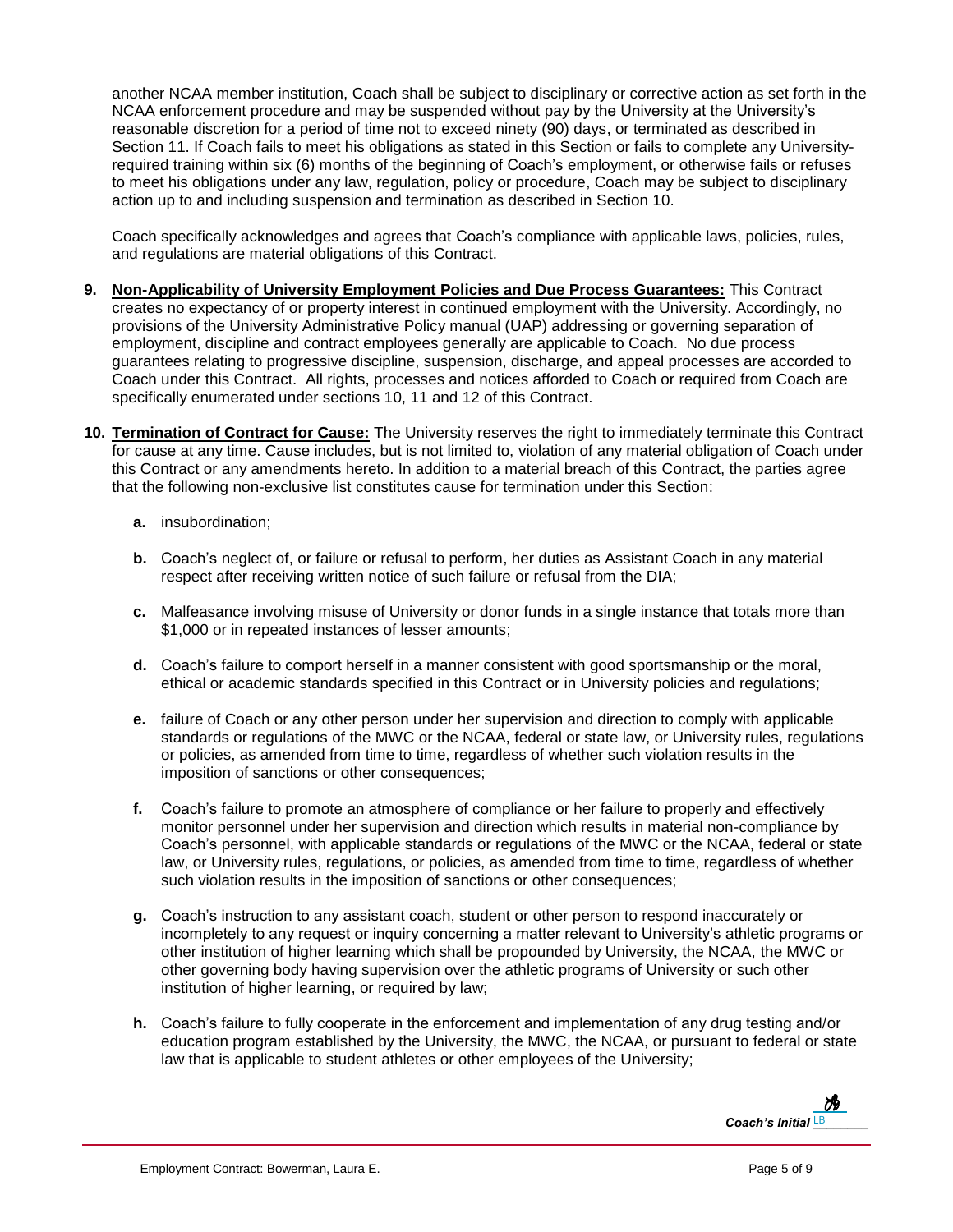- **i.** Coach's being charged with, indicted for, pleading no contest to, or being convicted of (i) any felony; or, (ii) any misdemeanor involving gambling, drugs or alcohol. For purposes of termination of this Contract for cause, the parties agree that a conviction or plea will serve as conclusive evidence of the commission of the alleged crime by Coach;
- **j.** engaging in conduct which either (i) displays a continual, serious disrespect or continual, serious disregard for the mission of the University, (ii) brings Coach into public disrepute (ii) constitutes moral turpitude or breaches the high moral and ethical standards applicable to Coach as a visible representative of the University;
- **k.** major or repeated minor violation of policies, rules, or regulations of the University; major or repeated secondary infractions of the MWC or NCAA rules (including any similar infraction which may have occurred at Coach's prior employment); major or repeated minor violation of New Mexico or federal laws, regulations, or policies;
- **l.** Coach's misconduct, whether or not relating to Coach's employment, which is not in the best interest of the University or which violates the University's mission, interests, policies, or regulations, and which causes material damage to the reputation or dignity of the University or its athletics program;
- **m.** participating in any (i) gambling, bookmaking, wagering, or betting involving any athletic contest whatsoever wither by soliciting, placing or accepting a bet or wager or through a bookmaker, a pool, or any other method of gambling; or (ii) counseling, instruction, encouraging, or knowingly and intentionally permitting any student-athlete, assistant coach, or other individual under or subject to Coach's control, authority, or supervision to participate in such activity;
- **n.** failure to report promptly to the DIA in writing any violations or potential violations known to Coach of University Rules including, but not limited to, those by Coach, her assistant coaches, student athletes or other persons under the direct control or supervision of Coach;
- **o.** failure to take reasonable steps to ensure the physical and mental wellbeing of student athletes on the Track and Field/Cross Country team;
- **p.** willful or grossly negligent conduct injurious to the University's Intercollegiate Track and Field/Cross Country Program or the University;
- **q.** any other reason constituting adequate cause for termination pursuant to official written employment policies of the University or its Athletics Department.

If this Contract is terminated for cause, the University shall have no further liability except for base salary and fringe benefits accrued to the date of termination.

Nothing in this Section shall prevent, limit or otherwise interfere with the University's right to terminate the services of the Coach without cause at any time subject to the provisions of Section 12 herein. Therefore, this Section creates no expectancy of or property interest in continued employment and no University Administrative Policy addressing or governing progressive discipline, discharge or the appeal process for discharge shall be applicable to Coach.

**11. Termination by Request of Coach:** Coach may terminate this Contract at any time upon written notice to the DIA. In the event that Coach terminates this Contract pursuant to this Section, the University shall have no further liability except for base salary and benefits accrued to the date of termination.

Coach understands and agrees that termination of this Contract pursuant to this Section prior to the expiration of the Contract Term will cause irreparable harm to the reputation and athletic programs of the University in an amount not capable of precise calculation or quantification. Therefore, if Coach terminates this Contract during **Contract Employment Year One (1) (July 1, 2021 – June 30, 2022),** then Coach shall pay the University liquidated damages, and not as a penalty, a sum equal to **Three Thousand Dollars (\$3,000.00)**

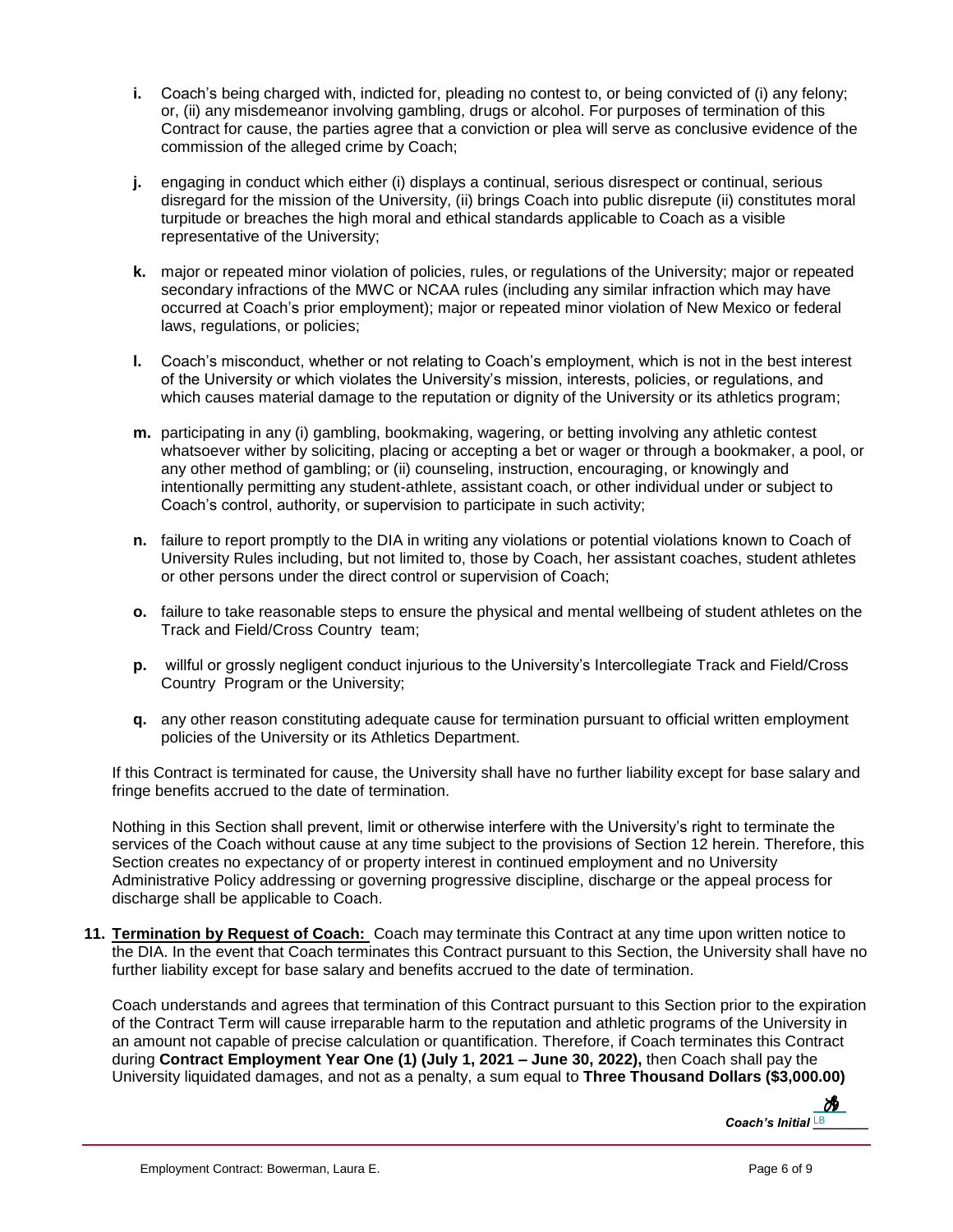within **sixty (60) days** of the termination of this Contract.

If Coach terminates this Contract during **Contract Year Two (2) (July 1, 2022 – June 30, 2023)**, then Coach shall pay the University liquidated damages, and not as a penalty, a sum equal to **One Thousand Five Hundred Dollars (\$1,500.00)** within **sixty (60) days** of the termination of this Contract.

Liquidated damages may be modified to a lesser amount at the discretion of the DIA, with approval of the University President.

Pursuant to this Section, any sum of liquidated damages shall be paid in full to the University within sixty (60) days of termination. Failure to pay the full sum of liquidated damages shall constitute a material and actionable breach of this Contract. The liquidated damages shall be the University's sole and exclusive quantification and limitation of Coach's damages owed to the University pursuant to this Section and the University shall seek no other remedies or damages whatsoever against Coach related to Coach's termination of this Contract.

- **12. Termination by Request of University:** The University may voluntarily terminate this Contract at any time by giving Coach written or verbal notice. Notwithstanding any terms or provisions of this Contract or that may be found in University policy regarding employment that may be interpreted to the contrary, or unless otherwise specifically agreed to in writing, Coach's employment relationship with the University as Assistant Coach shall terminate upon delivery of the notice of termination or as otherwise set forth in the notice of termination.
	- **a. Severance:** In the event of termination of this Contract by the University other than for cause as defined in Section 10, the University may initiate and Coach may agree, if Coach so chooses, to accept payment of **fifty percent (50%)** of Coach's base salary for the remainder of the **Contract Employment Year.**

The sums described in this Section shall be deemed a severance payment to Coach and shall be paid in approximately equal monthly payments to Coach over the lesser of twelve (12) months or the number of months remaining in the Contract Employment Year at the time of termination, beginning on or about the last day of the month following termination, with New Mexico and federal tax withholdings associated with the payment of severance withheld, until paid. Coach understands and agrees that there will be no retirement withholding or contribution on the severance payments described in this Section, and that no benefits of any kind will accrue to Coach as a result of such payment. Coach agrees that as a condition of receiving any severance payments under this Section, except for any earned but unpaid compensation to the date of termination and any legally protected rights Coach has under any employee benefit plan, Coach must agree to not disparage the University and must execute a comprehensive release in a form to be determined by the University, in its sole discretion (the "Release"). Severance payments will not commence until Coach has fully executed the Release.

**b. Mitigation/Offset:** Coach agrees that the University's obligation to make payments under this Section shall be subject to Coach's obligation to mitigate his damages by immediately making reasonable, good faith and diligent efforts to obtain other employment. For purposes of this Contract, "employment" includes both athletics- and non-athletics-related employment. Should Coach obtain employment, the University's financial obligations under this Section shall cease so long as Coach's monthly compensation from such employment, including base salary, deferred compensation, public relations and bonuses and incentive salary, but excluding reasonable and usual non-monetary fringe benefits such as health and life insurance, club memberships and use of vehicles ("Monthly Compensation"), is equal to or greater than the University's obligation to pay severance under this Section, prorated on a monthly basis.

If Coach's Monthly Compensation from such employment is less than the University's monthly obligation to pay severance under this Section, the amount of the University's obligation to pay severance shall be reduced by the amount of Coach's Monthly Compensation from such employment.

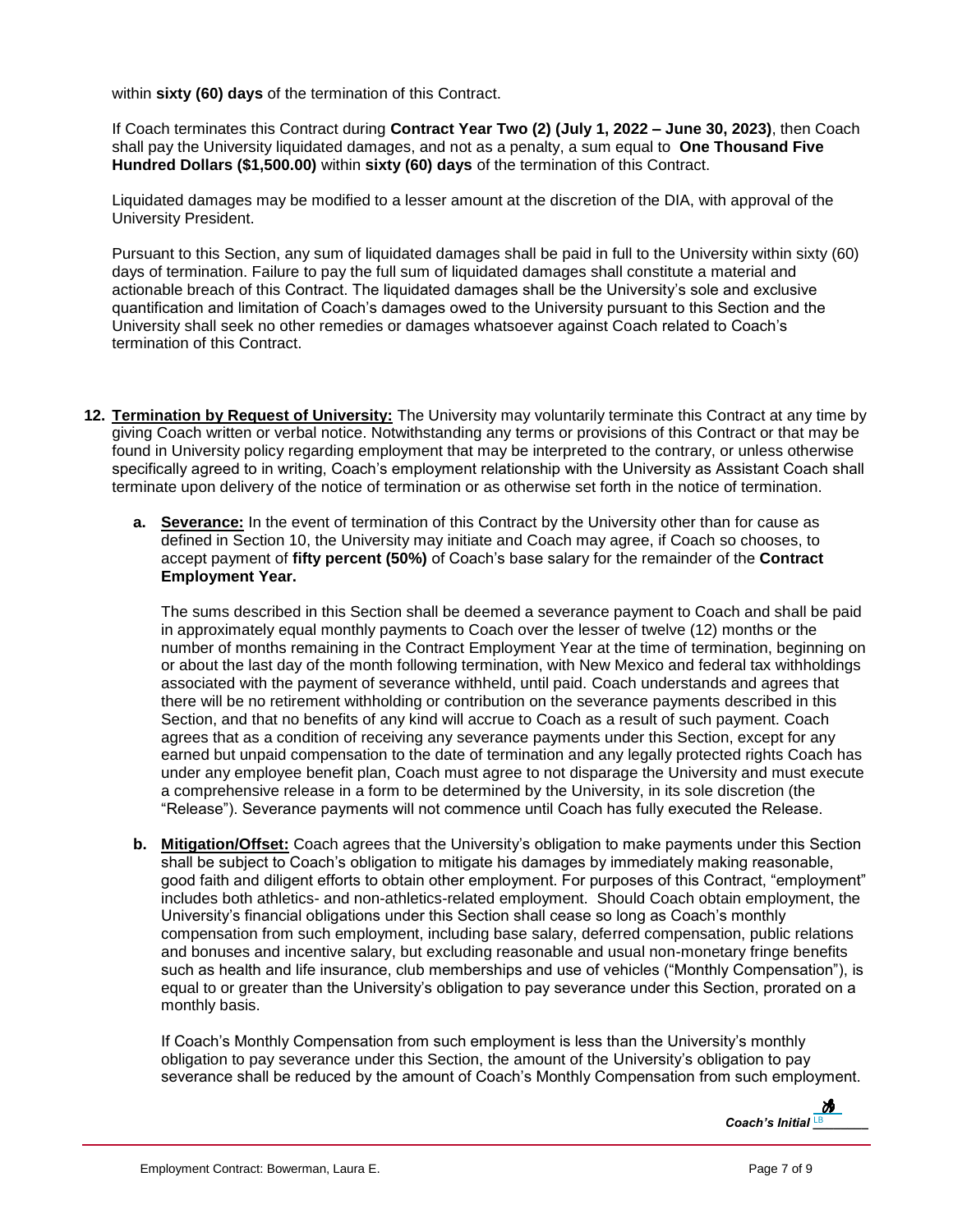Any amount received in mitigation of damages by Coach that acts as an offset against the amount paid by the University shall apply retroactively.

**c. Notice:** Coach shall promptly, but no less than ten (10) days from acceptance of other employment, notify the DIA in writing of such employment and the total compensation to be paid to Coach for the employment. In addition, Coach agrees to provide the University with a copy of Coach's W-2 form for each calendar year as long as the University has the obligation to make severance payments under this Section.

Except as otherwise expressly provided in this Section, all rights and obligations due from each party to the other under this Contract shall cease upon the effective date of termination as set forth in the written notice required by this Section.

Additionally, no notice from the University shall be required for the Contract to expire by its terms on **June 30, 2023**, and there exists no expectancy of renewal of this Contract.

- **13. Termination by Disability or Death**: It is expressly understood and agreed that this is a personal service agreement between the parties and that in the event of the incapacity of Coach to the degree that she is rendered incapable of performing the obligations and duties contained in this Contract for a period of more than ninety (90) consecutive days, as certified by two (2) physicians selected or approved by the University, or her untimely demise, this Contract shall terminate and the University shall have no further financial or other obligation whosoever hereunder except to pay Coach her base salary and benefits accrued to the date of termination.
- **14. Complete Employment Contract:** This Employment Contract and any Exhibits attached hereto and incorporated herein by reference, constitute the final and complete agreement between the parties. Any amendments or further addenda, hereafter agreed to by both parties, shall be in writing and executed with the same formality. All prior and contemporaneous negotiations and agreements pertaining to Coach's employment by the University are deemed incorporated into this Contract and such documents and instruments are deemed to have been abandoned if not so incorporated. No verbal understandings, statements, promises, or inducements contrary to the terms of this Contract exist.
- **15. Severability:** If any provision of this Contract is held to be invalid or unenforceable for any reason, such provision shall be ineffective to the extent of such invalidity or unenforceability; provided, however, that the remaining provisions will continue in full force without being impaired or invalidated in any way unless such invalid or unenforceable provision or clause shall be so significant as to materially affect the Parties' expectations regarding this Contract. The Parties shall replace any invalid or unenforceable provision with valid provision which most closely approximates the intent and economic effect of the invalid or unenforceable provision.
- **16. Governing Law and Forum:** This Contract, and any other amendments, shall be governed by and construed in accordance with the laws of the State of New Mexico and the policies and procedures of The University of New Mexico Board of Regents.
- **17. Waiver:** No waiver by either party of any rights under this Contract will be valid unless set forth in a writing signed by that party. The failure of either party to insist upon strict performance of this Contract shall not be construed as a waiver of any of the party's other rights under the Contract.
- **18. Captions:** The captions used herein are for convenience only and do not in any way limit or amplify the terms and provisions hereof.
- **19. Mandatory, Binding Arbitration:** The Parties agree to submit to binding arbitration any claims that they may have against each other, of any nature whatsoever, other than those prohibited by law, pursuant to the New Mexico Uniform Arbitration Act, and hereby waive any rights to file suit in a court of law on any such claims.